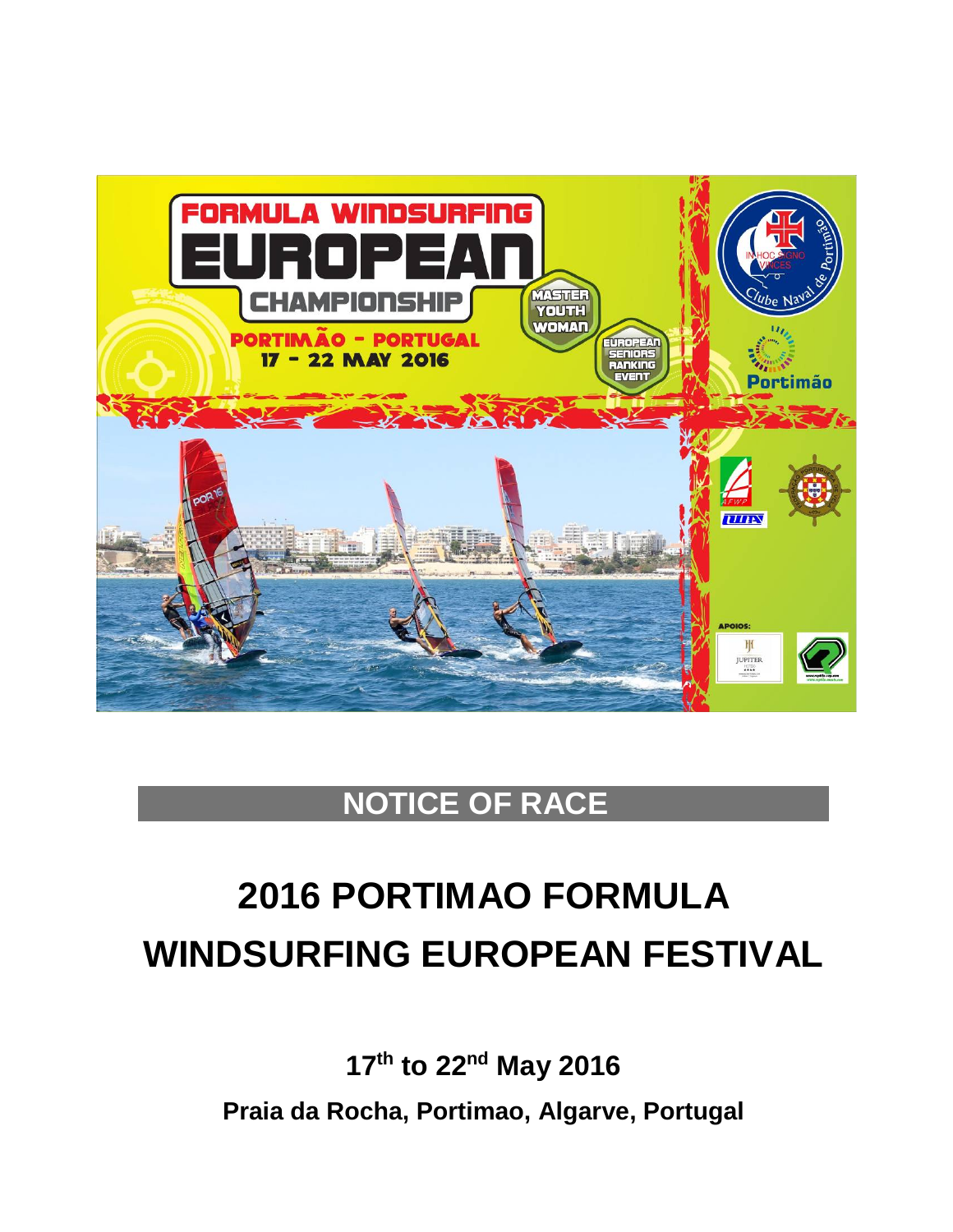## **Organized by:**

# **Clube Naval de Portimao**

in co-operation with **Associacao Formula Windsurfing Portugal**

and **Portimão City Hall**





**An International Windsurfing Association sanctioned event** *including*

 **FORMULA WINDSURFING YOUTH EUROPEAN CHAMPIONSHIPS FORMULA WINDSURFING WOMENS EUROPEAN CHAMPIONSHIP FORMULA WINDSURFING MASTERS EUROPEAN CHAMPIONSHIPS 2016 PORTIMAO EUROPEAN FESTIVAL CHAMPIONSHIP (OVERALL)**





STANDARD NOTICE OF RACE INTERNATIONAL EVENTS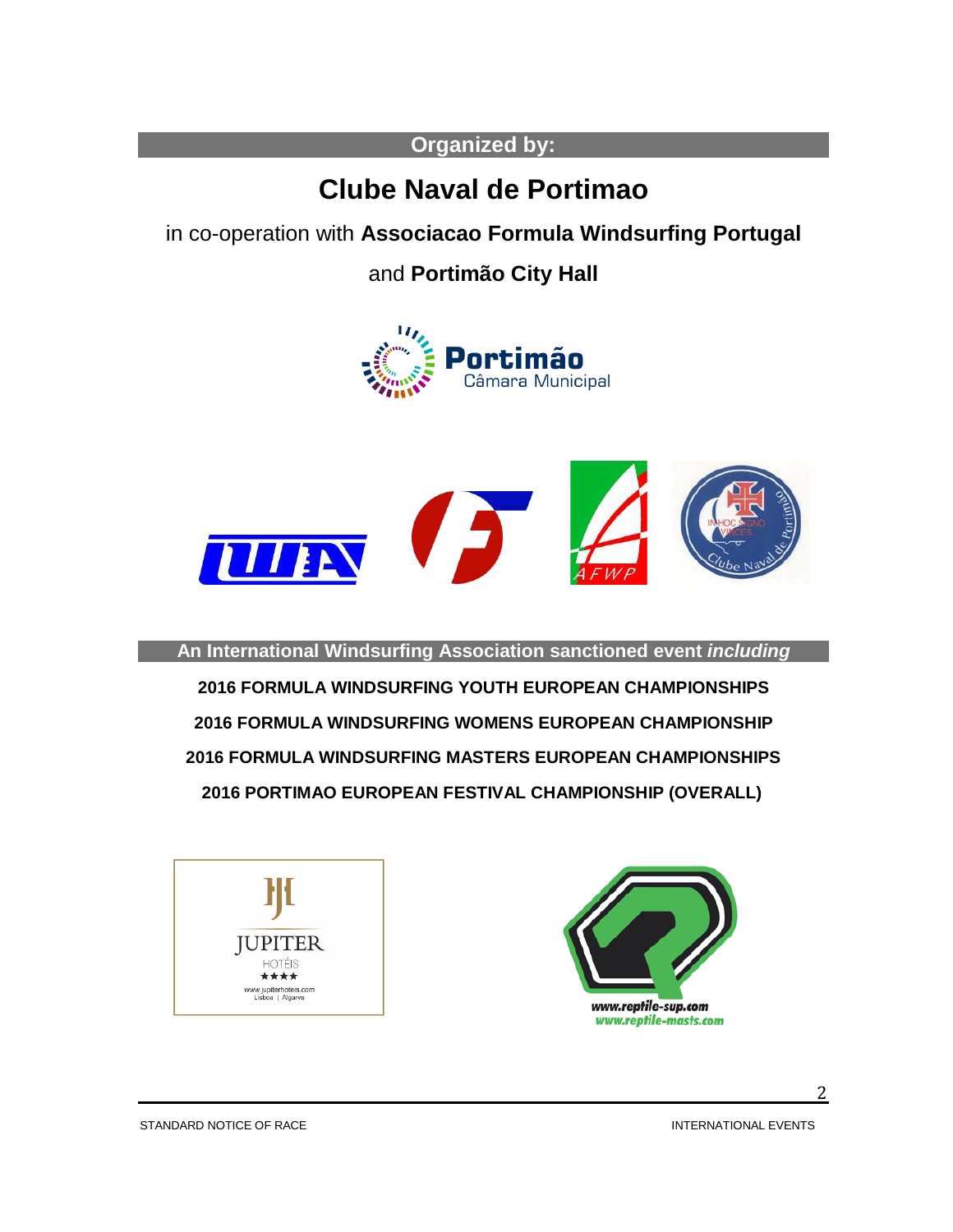#### **1 RULES**

- 1.1 The event will be governed by the rules as defined in the Racing Rules of Sailing -Windsurfing Competition Rules (WCR).
- 1.2 The International Formula Windsurfing Class (IFWC) Championship Rules shall apply.
- 1.3 No national prescriptions will apply.
- 1.4 If there is a conflict between languages the English text will take precedence.

#### **2 ADVERTISING**

- 2.1 Sailors may be required to display advertising chosen and supplied by the organising authority. ISAF Regulation 20 'Advertising Code' shall apply.
- 2.2 Event branding shall be worn at all times when afloat, and as requested by the organisers during media interviews and during the prize giving.

#### **3 DIVISIONS**

- 3.1 **Gender Division:** Men and Women.
- 3.2 **Age Divisions for European Championship titles**: Youth (men) and Masters (men):
- 3.2.1 A Youth shall be under the age of 20 (born in or after 1997).
- 3.2.2 A Master shall be a man over the age of 35 (born 1980 or earlier).
- 3.3 **Age sub-divisions for men - Portimao European Festival titles**:
- 3.3.1 A Junior shall be under the age of 17 (born in or after 2000).
- 3.3.2 A Senior shall be born 1996 or earlier, but not before 1981.
- 3.3.3 A Grand Master shall be a man over the age of 45 (born 1970 or earlier).
- 3.3.4 A Veteran shall be a man over the age of 55 (born 1960 or earlier).
- 3.4 A minimum of 5 competitors is required to constitute a division or sub division.

### **4 ELIGIBILITY AND ENTRY**

- 4.1 All entries shall meet the requirements of ISAF Regulation 19 Eligibility Code.
- 4.2 Competitors shall be members of a National Class Association which is a paid up member of the relevant international class association, or of the IWA. Membership formalities can be completed on site.
- 4.3 Eligible competitors may **enter [online](http://registration.internationalwindsurfing.com/en/events/register/id/36)** (payment by credit/debit card or bank transfer required).
- 4.3.1 An entry is not valid until paid.
- 4.4 The following shall be presented upon registration:
	- Evidence of valid third party insurance
	- Proof of age
	- **[Emergency Contact and Health Information](https://form.jotform.com/60395868756979) Form** *for those under age of 18*

### **5 FEES**

- 5.1 The required entry fee: is 190 euro; except Youth entry fee is 160 euro.
- 5.2 A 30 euro discount will be deducted for entries received by **19th April 2016.**
- 5.3 Entry fees paid at registration shall be paid in cash (euro).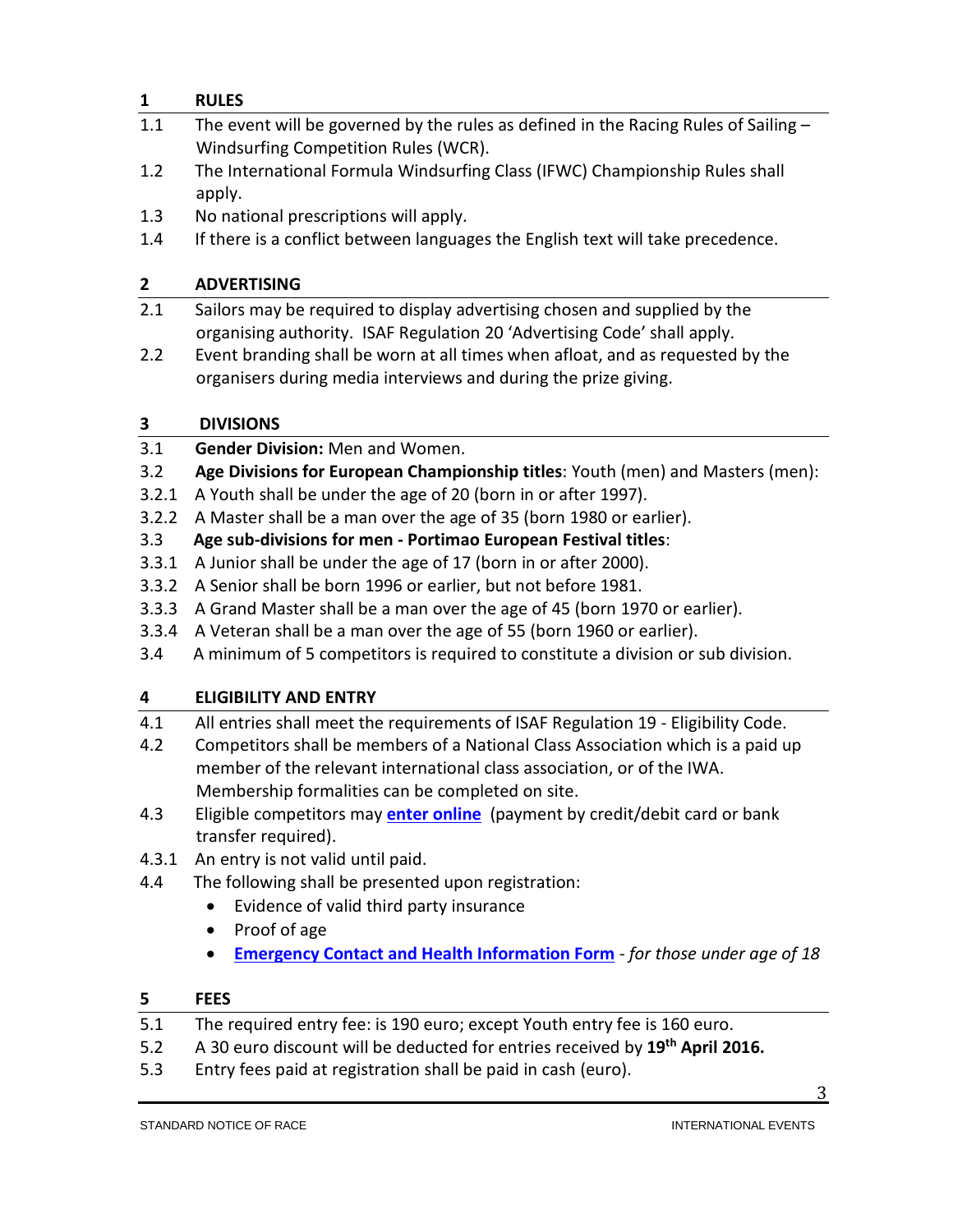#### **6 RACE FORMAT**

- 6.1 The European Festival shall be a *racing,* "open entry", event.
- 6.2 Men and women may race separately.
- 6.3 Competitors shall race a maximum 5 races per day, in a maximum 15 race series.
- 6.4 Three races are required to validate the event.

# **7 SCHEDULE**

| 7.1 | Monday 16 May    |           | Early arrivals & Training          |
|-----|------------------|-----------|------------------------------------|
|     | Tuesday 17 May   | 1000-1800 | <b>Registration &amp; Training</b> |
|     |                  | 2000      | Opening ceremony                   |
|     | Wednesday 18 May | 0800-0900 | Late Registration                  |
|     |                  | 1000      | <b>Skippers Meeting</b>            |
|     |                  | 1100      | Racing                             |
|     | Thursday 19 May  |           |                                    |
|     | to Sunday 22 May | 1100      | Racing                             |
|     | Sunday 22 May    | 1600      | Last possible warning signal       |
|     |                  | 1800      | Prize giving                       |
|     |                  | .         | .                                  |

7.2 The first possible warning signal will be made each day at 1100hrs.

7.3 There may be a daily skippers meeting on racing days at 1000hrs.

#### **8 EQUIPMENT & EQUIPMENT INSPECTION**

- 8.1 An Equipment Inspection Form, which will be available at registration, shall be returned to the Event Equipment Inspector by the close of registration.
- 8.2 Alternatively, and to save time, an Equipment Inspection Form can be completed **[on-line](https://form.jotform.com/60396130644958)**.
- 8.3 Equipment inspections may be made at any time during the event.
- 8.4 Unless otherwise directed by the organising authority, boards and equipment shall be launched and retrieved from the designated area at the event site.

#### **9 SAILING INSTRUCTIONS**

The sailing instructions (SI's) will be available upon registration. Any changes to the SI's shall be approved by the Class Representative at the event.

#### **10 COURSES**

Courses will be as described in the sailing instructions.

#### **11 INTERNATIONAL JURY**

An International Jury may be appointed. The decisions of the International Jury shall be final in accordance with Appendix N and RRS 70.5.

#### **12 SCORING**

 Scoring will be according to the WCR Appendix A, except for discards which shall be according to IFWC Championship Rules.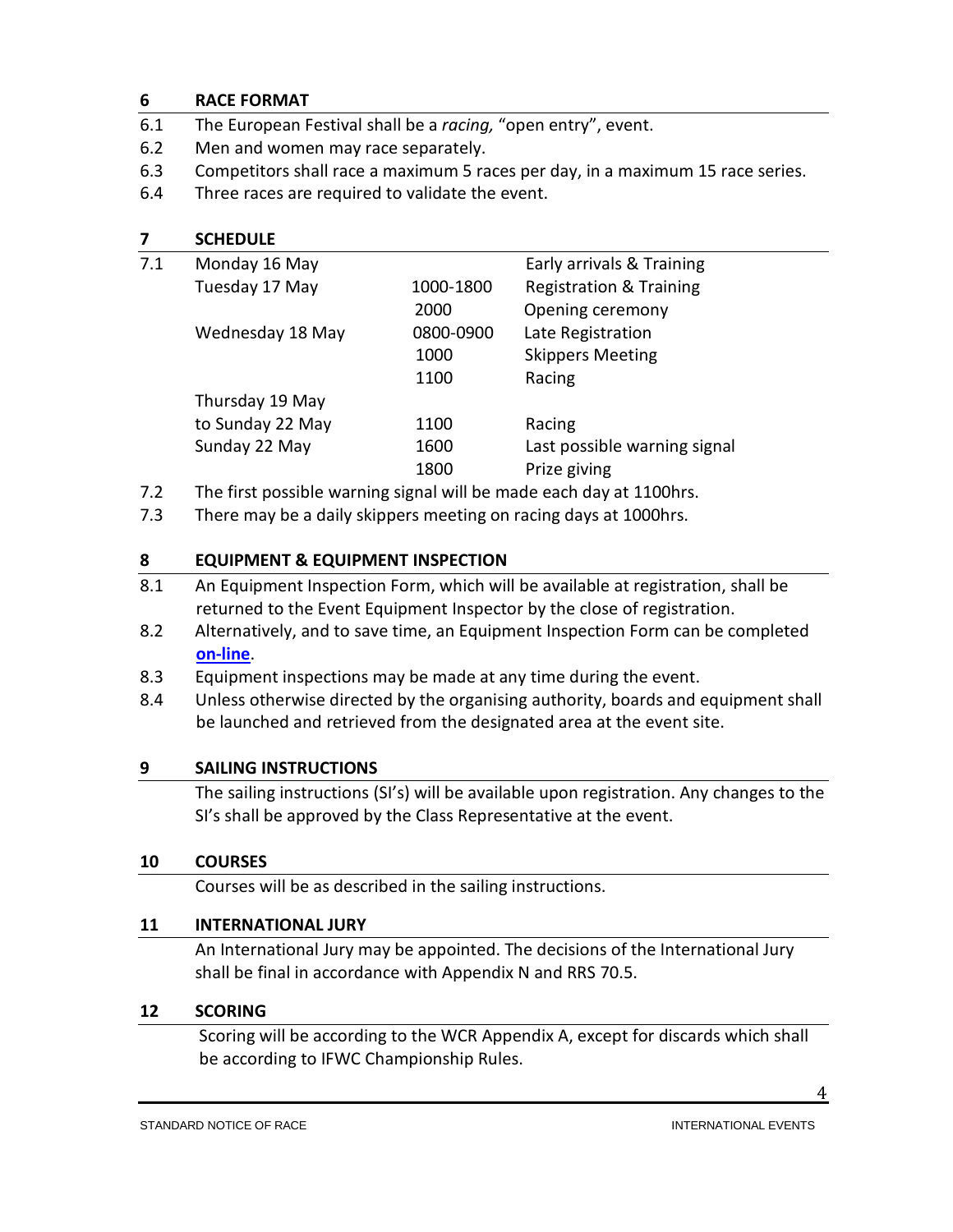#### **13 COACHES & SUPPORT BOATS**

Coaches and support boats shall be registered with the organiser. Support boat drivers shall have a valid boat licence and third party liability insurance.

#### **14 SAFETY**

Support boat crew and, if required, competitors shall wear a personal flotation device that shall conform to the minimum standard ISO 12402-5 (level 50).

#### **15 PRIZES**

- 15.1 Prizes may be awarded to the first three competitors of each properly constituted division or sub division.
- 15.2 The first Youth will be declared "**2016 Formula Windsurfing Youth European Champion**".
- 15.3 The first Master will be declared "**2016 Formula Windsurfing Masters European Champion**".
- **15.4** The first Woman will be declared "**2016 Formula Windsurfing Women's European Champion".**
- **15.5** The first man in the overall ranking will be declared "**2015 Portimao European Festival Champion**."

#### **16 OFFICIAL CEREMONIES**

Competitors are requested to attend the event's social functions; however, the organising authority may refuse entry to those whose standard of attire is not commensurate with the occasion. **Prize winners may forfeit prizes for non attendance at the prize giving ceremony.**

#### **17 DISCLAIMER OF LIABILITY**

Competitors participate in the event entirely at their own risk, see WCR 4 - Decision to Race. The organising authority or any of their officials or representatives or the sponsors or their officials or representatives will not accept any liability for material damage or personal injury or death sustained in conjunction with or prior to, during or after the event.

#### **18 INSURANCE**

Each participating competitor/support boat driver shall be insured with valid third party liability insurance with a minimum cover of 300,000 euro per event or the equivalent.

#### **19 RIGHT TO USE NAME AND LIKENESS**

Competitors automatically grant to the organizing authority without payment the right in perpetuity to make, use and show any motion pictures, still pictures and live, taped or filmed television of or relating to the event.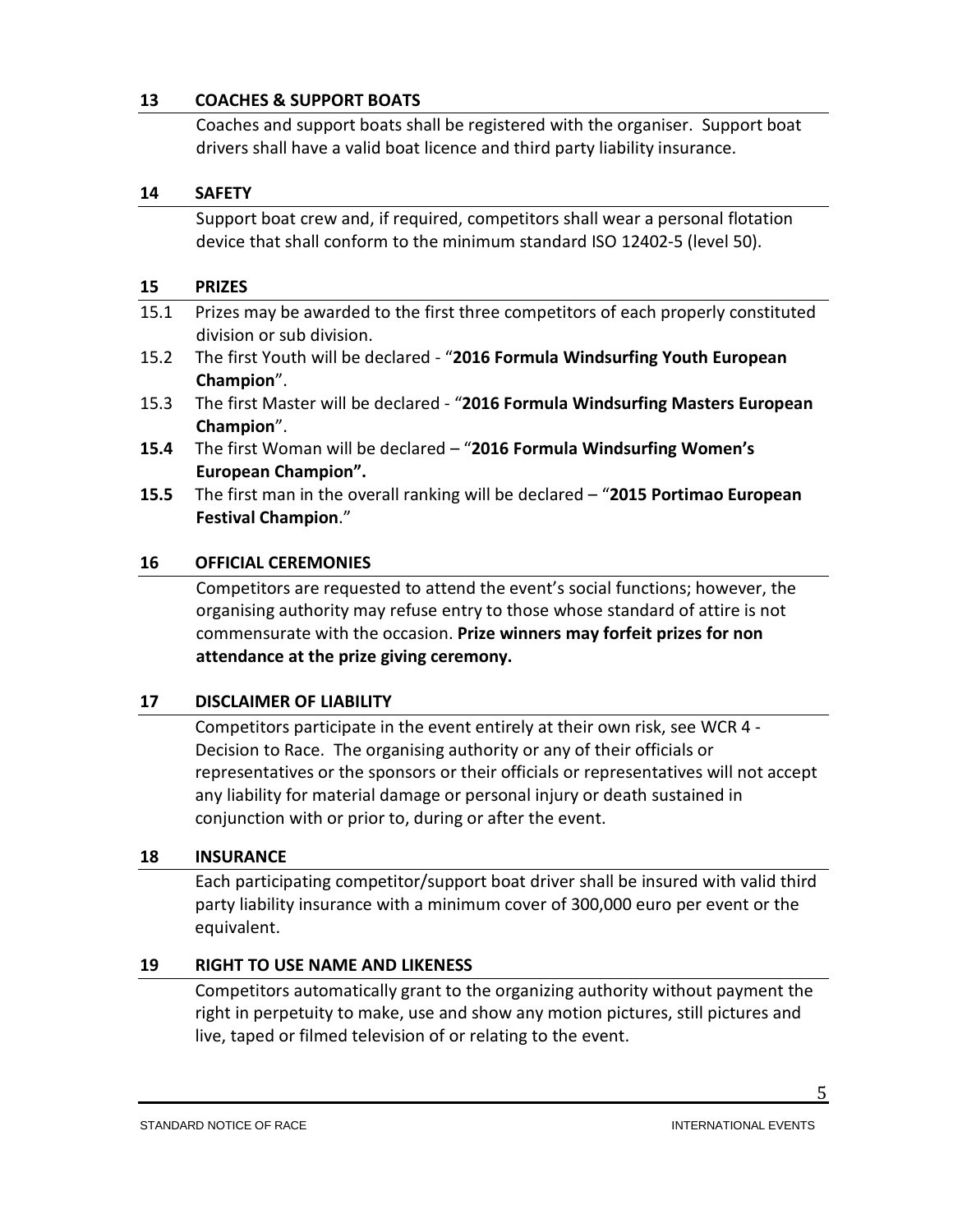#### **20 FURTHER INFORMATION**

Registration will be in the race office at the beach, adjacent to the Fortaleza de Santa Catarina, in front of the Marina de Portimão – Praia da Rocha Latitude 37° 7'0.65"N ; Longitude 8°31'45.39"W



For further information contact: **Vasco Chaveca** Email: **[afwportugal@gmail.com](mailto:afwportugal@gmail.com)** Phone: 00351 96 633 76 64

#### **ADDITIONAL INFORMATION SHEET**

The following information is not part of the rules for the Event.

#### **A TRAVEL & TRANSFER**

The nearest airport is the Faro airport, the distance between the airport and Portimão – Praia da Rocha is 60 km, in highway.

The organiser will endeavour to arrange transfer between Faro Airport and the city of Portimão - Praia da Rocha. It would assist the organiser if the competitors, requiring this service, could advise their flight details as early as possible prior to the first day of the event.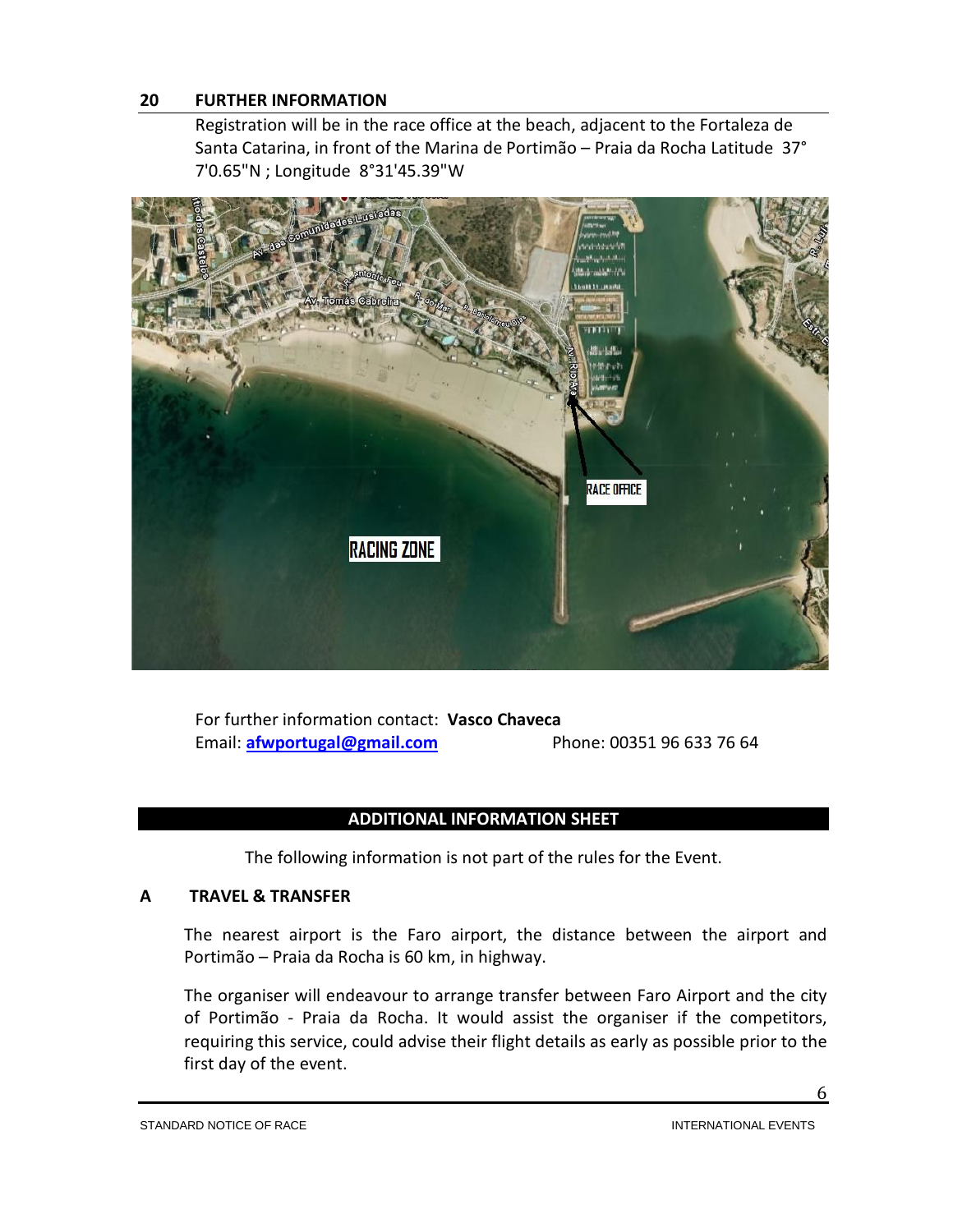The price of the transfer between Faro airport and Race office in Praia da Rocha - Portimão will be **50€, that includes THE COMPETITOR, EQUIPMENT AND ONE PERSON MORE (family, friend ....)**

The price of the transfer between Praia da Rocha – Portimão to Faro Airport in the end of the Championship will be also **50€, that includes THE COMPETITOR, EQUIPMENT AND ONE PERSON MORE (family, friend ....).** 

For transfer please contact: **Clube Naval de Portimão**

**Phone Number´**s : 00 351 282 417 529 / Mobile: 00 351 96 58 39 013 / 00 351 91 224 87 87+ 351 96 633 76 64

**email**: [geral@clubenavaldeportimao.com](mailto:geral@clubenavaldeportimao.com) an[d clubenavalportimao@mail.telepac.pt](mailto:clubenavalportimao@mail.telepac.pt)

#### **B ACCOMMODATION**

- PT [http://www.jupiteralgarvehotel.com/formula-windsurfing-european](http://www.jupiteralgarvehotel.com/formula-windsurfing-european-championship-portimao-2016)[championship-portimao-2016](http://www.jupiteralgarvehotel.com/formula-windsurfing-european-championship-portimao-2016)
- EN [http://www.jupiteralgarvehotel.com/en/formula-windsurfing-european](http://www.jupiteralgarvehotel.com/en/formula-windsurfing-european-championship-portimao-2016)[championship-portimao-2016](http://www.jupiteralgarvehotel.com/en/formula-windsurfing-european-championship-portimao-2016)



# **FW European Championship Portimao 2016**

### **SPECIAL HOTEL RATES**

*Formula Windsurfing European Championship*  Praia da Rocha - Portimão - Portugal 17 - 22 May 2016

### **RATES & CONDITIONS**

- Standard Single Room (1 adult) - Bed and breakfast:  $€45$ Half Board (accommodation, breakfast and dinner) :  $\epsilon$ 60 Full Board (accommodation, breakfast, lunch and dinner): 75  $\epsilon$ 

STANDARD NOTICE OF RACE INTERNATIONAL EVENTS

7